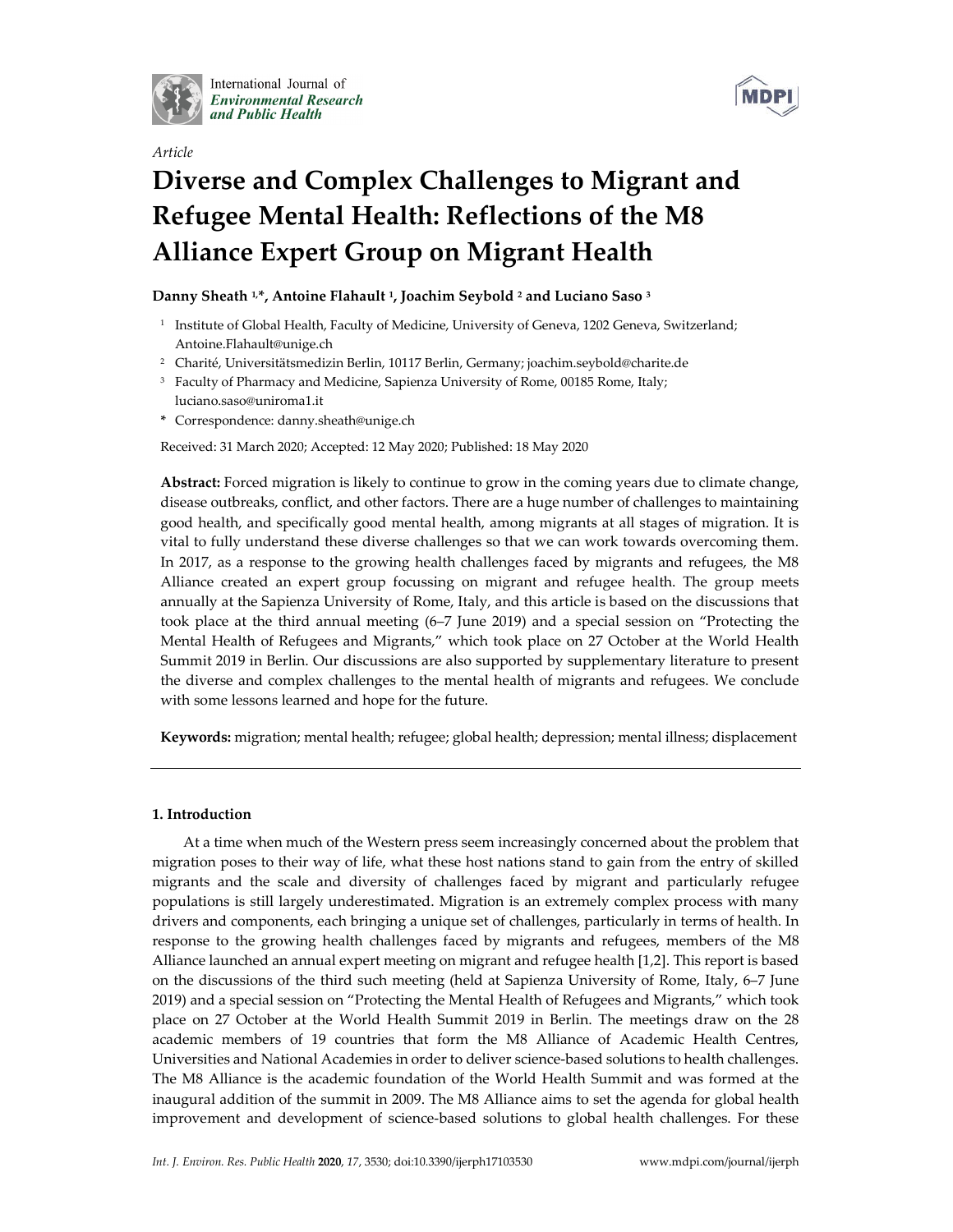particular meetings, the M8 alliance focussed on some of the key issues for migrant health. This report summarises their discussions, confronting the major challenges and solutions for mental health, education and access to quality mental health care services for migrants and refugees.

Reasons for migration can be numerous including social, political, economic and environmental. However, for the purposes of clarity within this report, we will discuss issues, which, whilst they may affect all migrant populations, specifically or disproportionally affect those who have been forcibly displaced. Among forced displacements in the world in 2017, we can count 25.4 million refugees and 3.1 million asylum seekers that had been forced to leave their homes and seek international protection in another country [3]. Forced migration, which refers to involuntary movement of individuals, and its implications have long been an issue for low- and middle-income countries (LMICs), with developing countries also hosting 85% of the world's refugees [3]. However, recent migratory pressures in high-income countries (HICs) have attracted an unprecedented level of attention and concern regarding this complex matter, which has become truly global. This attention has unsurprisingly given rise to a great number of myths surrounding the so called "migrant crisis". The UCL-Lancet Commission on Migration and Health, launched in 2018, has made an effort to dispel some of these myths about migration, including, for example, the fact that, contrary to what the headlines might have us believe, global migration as a proportion of global population is stable [4]. TEXT REMOVED Another perhaps surprising revelation is that international migrants in highincome countries (HICs) have, on average, lower mortality than the host country population [5]. What is clear is that forcibly displaced groups are still increasing in certain contexts, but it is more useful and constructive to look at migration not as a crisis or an acute event but as a disruptive movement that is changing our societies and is almost certainly here to stay.

The complexity and breadth of migrant health challenges are far too vast to cover in a single report. Hence, within this report, some of the really key issues, particularly surrounding migrant mental health, will be explored. One such issue that limits the quality of care that migrants receive is that of cultural competence, or a lack thereof. Cultural competence is defined as the incorporation of personal cultural diversity experience, awareness, and sensitivity into everyday clinical practice [6,7]. Providing culturally competent care has been associated with improved provider–client communication [8], higher satisfaction with care [9], and health status improvement. This is primarily because it promotes full comprehension of health status, adherence to medications and lifestyle recommendations, and appropriate utilisation of the health system [10]. As a patient group, migrants are particularly susceptible to suffering as a result of a lack of cultural competence from caregivers, due to their diverse cultural backgrounds. As such, improving cultural competence and global health knowledge in health worker training is likely to have particularly positive impacts on migrant health outcomes and patient satisfaction. An area of health care where cultural competence is of huge importance is in mental health, where being able to empathise with and understand your patient is key to good diagnosis and management. Mental health remains among the key challenges to migrant and refugee health [2], and is a domain that is both complex and challenging to address.

#### **2. Migrant Mental Health**

Migration, whatever the driver, presents a potential cascade of mental trauma—at the very least, generating anxiety and stress—and, as a result, migrants as a population group are particularly vulnerable to developing mental health disorders [11]. It is therefore essential to try to understand the complexity and range of causative factors and psychological conditions that migrants and refugees are faced with and ensure that appropriate mental health care provisions are available to help them. In order to fully understand these factors, it is important to realise that migration is not a single event but a process, which is made up of a series of spatial and temporal phases—all of which have their own features and challenges [12]. During all of these phases, psychological trauma can occur—in some cases, in a chronic fashion, leading to severe mental health conditions. From experiences of violence at displacement from their home countries and during the initial flight to mistrust towards the destination society and other refugees, these all have the potential to cause physical and psychological health problems. Whilst the mental health implications of violence within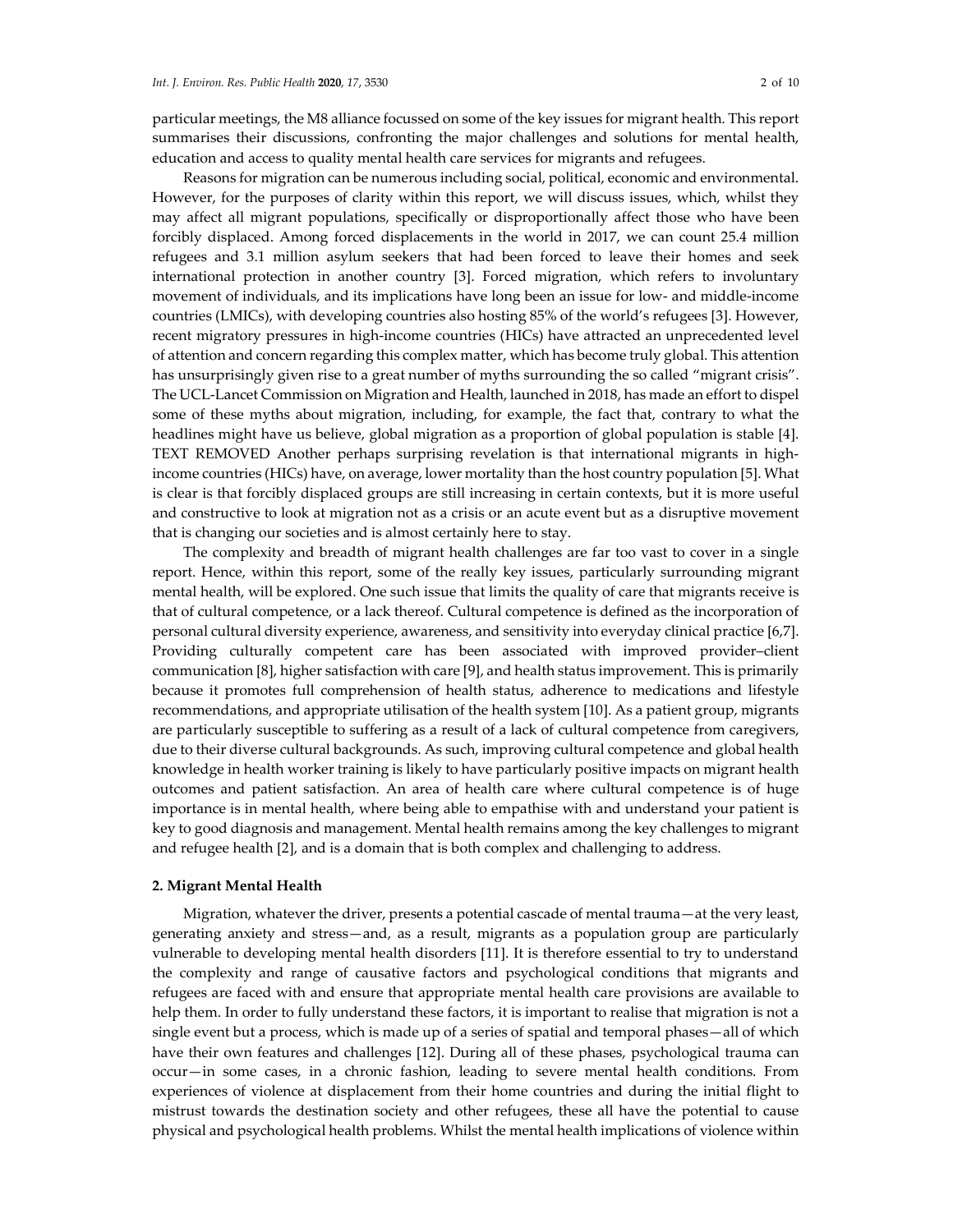place of origin and throughout the initial fleeing have been well studied [11,13–15], what remains poorly understood is the psychological factors in the often lengthier processes of arrival in host countries and eventual settlement or return to home countries. Throughout these latter phases of migration, uncertainty is rife. Waiting for asylum status decisions, uncertainty related to residence status and perceived arbitrariness of the application of laws perpetuates problems of mistrust among refugees and towards members of the host society, which might lead to social isolation, conflicts and violence. Further, indecision over status means not having access to the labour market or studies, leading to inactivity and too much free time. Earlier studies have shown that meaningful activity (employment, studies or voluntary work) is important for good mental well-being, whilst boredom and inactivity can harm both mental and physical health [15,16].

Even when a decision is made concerning the status of a migrant in the country of arrival, access to the labour market and residency is often short term. Limited residence in the destination country can understandably make migrants question whether there is any point in trying to learn the local language and fully integrate if they are unsure whether they will be able to stay. This often leads people to work in jobs for which they are overqualified in order to make money to save or send home, but does not allow them to realise their full potential within these societies, meaning both the migrant and host communities miss out. At the policy level, there is a need to provide stability and a longterm perspective of stays for refugees, since currently commonplace piecemeal approaches reinforce uncertainties and do not promote good mental health [17]. Framing refugees as temporary migrants in public discourses is also counter-productive to real societal integration. Next to physical and psychological health, the social health of refugees is also important for individuals and their interactions in order to maintain the functioning of societies and social cohesion. Arrival into a different cultural context often leads to a loss of social status and these confounding factors are likely to have serious social health implications.

Children younger than 18 years old represent 52% of total refugees worldwide [3]. In general, children constitute a vulnerable group as they rely on adults for their subsistence, protection, development and well-being. As circumstances during forced migration may compromise these basic rights, children of refugees represent an even more vulnerable group. We also know that child refugees are more at risk of presenting and developing psychological problems, although studies have shown prevalence to be quite variable [18]. The main mental health conditions encountered in children are post-traumatic stress disorder (PTSD), depression, anxiety and conduct disorders, but they remain an understudied group in this domain [19]. Establishing a reliable psychological diagnosis remains quite challenging in paediatrics, not only because of the cultural considerations but because children tend to exhibit various symptoms rather than fulfilling specific diagnostic criteria. There is also no specific screening tool currently recommended in child refugees. The best practice at this moment is the use of an invalidated screening tool and this is advised as part of refugee health assessment, but these tools usually focus on PTSD through phases of migration [20]. Because of these challenges associated with mental health diagnosis and possible inaccuracy, recent efforts have focussed rather on the identification and study of protective and risk factors for mental health among young refugees. These factors may be studied according to various models, such as the chronological model, as factors related to the three phases of migration (pre-departure, travel and settlement) contribute to the cumulative stress experienced by children and may negatively impact their mental health, with exposure to trauma in the early phase linked to worse outcomes [18].

Clinically, it is essential for health professionals caring for children of refugees, whether in temporary settlements or in high-income countries, to acknowledge the mental health risks these children incur and identify factors of vulnerability in order to respond to their specific psychological needs. Children's exposure to traumatic events in any phase has been associated with psychological dysfunction, as has parental psychological state [18]. This highlights a need for better coordination between adult and paediatric mental health care professionals.

Perceived health status in young refugee populations is poor and studies suggest a high prevalence of mental health problems in these groups [21]. For both health professionals and refugees, challenges such as access to a safe environment, housing, healthy nutrition, clean water,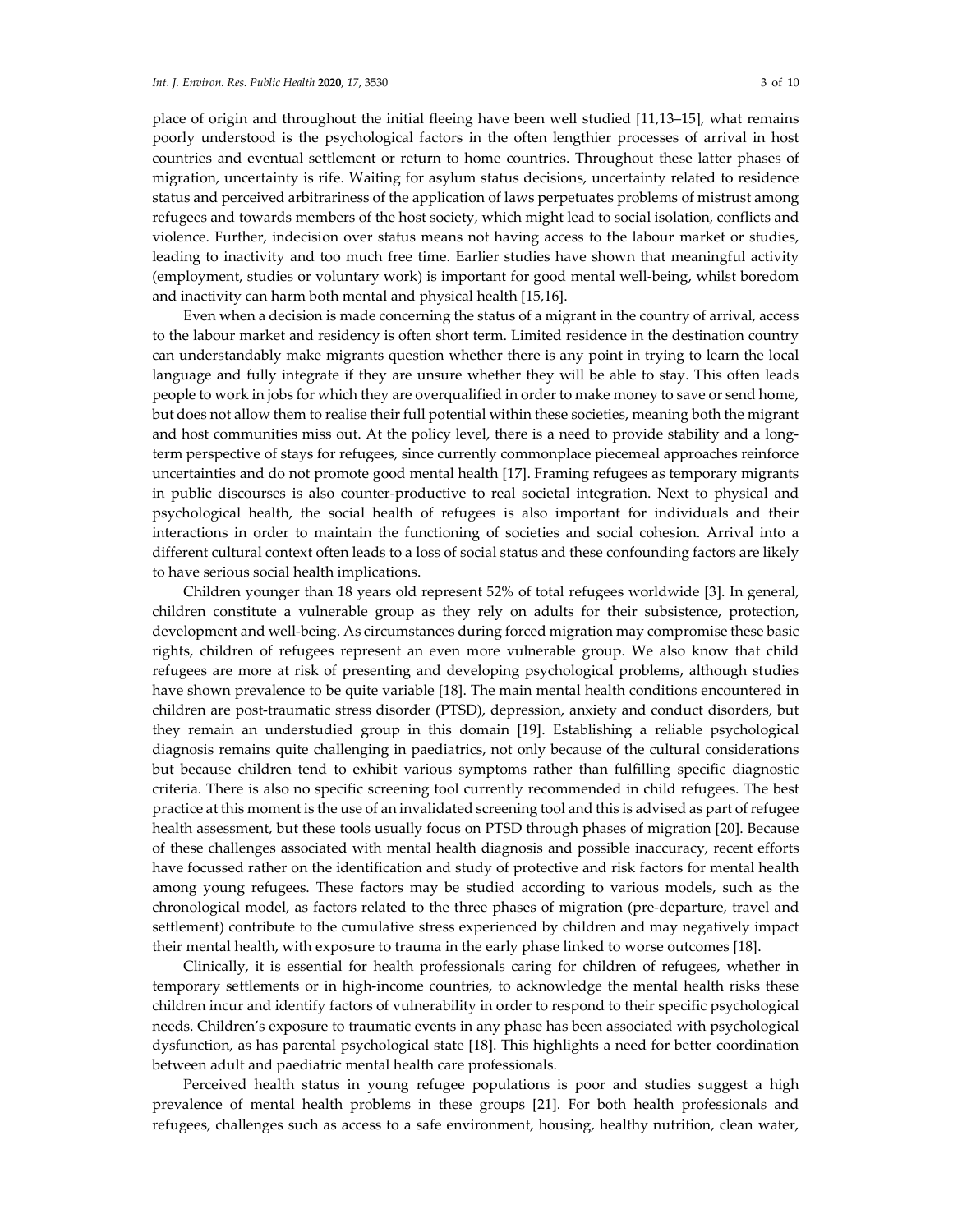financial stability, access to work and education opportunities, which seem like physical challenges, are prioritized over challenges, which seem more psychosocially oriented. We know that refugees are at increased risk of mental health problems [19] and it has been indicated that social determinants of health, stigma, discrimination, adverse events and other challenges in the host country can be as important for mental health as traumatic events experienced during displacement or travel [17]. Hence, while physically "being safe" in the host country is important in the short term, it is not enough to promote good mental health in the long term. When planning or delivering health care for refugees, physical health problems, especially communicable diseases, always have a priority for decision makers and service providers. This is understandable in the short term, but not in the medium and long term. Today, the majority of refugees are located in low- and middle-income countries (LMICs) with limited resources for mental health care [3]. This fact, combined with (i) a high prevalence of mental problems, (ii) a tendency for migrants to rarely seek help for mental health problems, and (iii) a lack of access to quality mental health care leads to a significant and hidden mental health burden [21]. Turkey has the highest refugee population in the world, and studies here have shown, as in other countries, that despite a high prevalence of mental health problems among refugees, delivery, access to, and utilisation of mental health care services are much lower than needed [21]. A study in which quantitative data were collected via household surveys of 420 adult refugees in Ankara, Turkey, and qualitative data were collected via in-depth interviews with 10 health care providers and 10 health policy makers revealed some drivers and the scale of the mental health challenges here [21]. The study group was highly traumatized—44% had lost a family member in the war, whilst 40.0% had witnessed a murder, and the probable rates of PTSD and depression were 36.5% and 47.7%, respectively. In addition to the direct effects of war-related traumas, they were negatively affected by the living conditions in the host country and the disruption of social support systems [21]. Among the refugees who were in need of mental health care, only 9.7% were found to have used mental health services. The most common barriers experienced were language problems, cultural differences and a lack of knowledge about existing services. Almost all professionals reported that mental health services for refugees were inadequate and not easily accessible [21].

#### *2.1. Migrant Mental Health and Aging*

Globally, the human population is an aging one, so too are migrant populations aging (Figure 1). With an aging migrant population comes a whole new range of health challenges, including an increase in the dementia and cognitive disturbance case rate [4,22]. A European study of dementia centres found that diagnostic evaluation of migrant patients was challenging in 64% of the centres, mainly because of "communication problems and lack of adequate assessment tools" [23]. There is a lack of cultural competence and sensitivity in these dementia services, perhaps in part contributing to the fact that migrants are less likely to receive dementia diagnosis than natives are [23]. Immigrants also tend to present later, in part due to a lack of knowledge about available services, leading to more chronic late onset management and therefore poorer outcomes. Therapeutic treatments for some migrants diagnosed with dementia are also limited due to a lack of evidence on side effects and effectiveness of common dementia drugs on various minority groups. Return of aging populations to their native country is much understudied in Europe, which may constitute a missing group in consideration of dementia prevalence. All of these factors clearly indicate a need for far more research into the mental health of aging migrant populations, specifically with regard to dementia.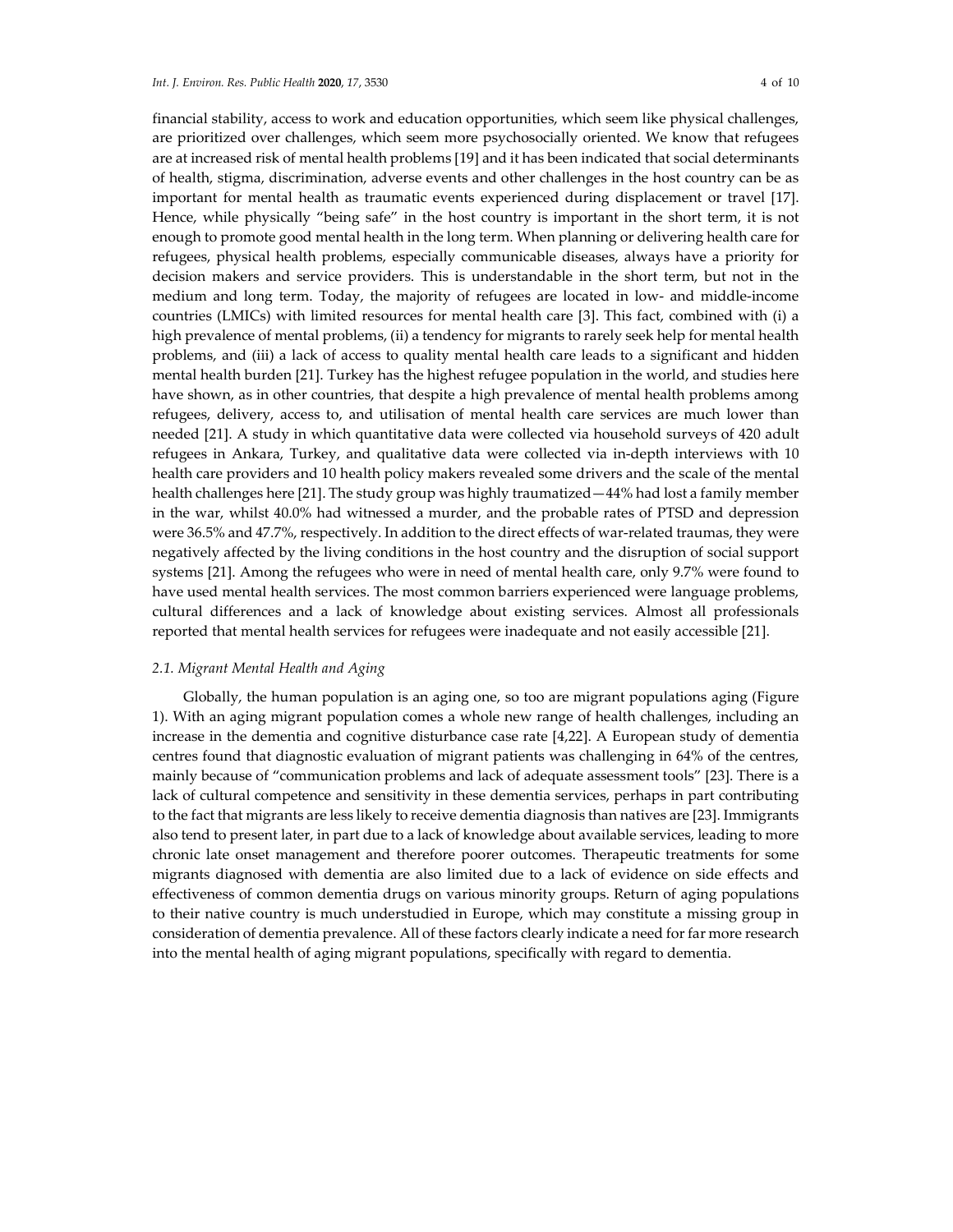

**Figure 1.** Number of migrant subjects living in Italy by age class [24] (credit to Marco Canevelli)**.**

## *2.2. Challenges to Mental Health Care for Migrants*

Unfortunately, even for migrants with common mental disorders who are able to access health care facilities and seek clinical diagnoses or interventions, there is a lack of parity between the treatment that they and native residents receive [25]. Immigrants in Europe are at higher risk of forced or involuntary psychiatric interventions than are natives. The reasons for this include cultural, ethnic and language barriers, leading to a breakdown in communication between immigrant patients and mental health care professionals [25]. Whilst, in the immediate term, this is obviously highly undesirable, it also has often overlooked long-term implications due to challenges with adherence. In some settings, there is also a higher rate of physical restraints being used among migrant patients, which again is likely to reflect these barriers. Physical restraints increase the risk of harm to the patient, as stress becomes more internalised and depressive, and hence specific strategies need to be put in place to prevent this trend in the care of migrants [26]. In Italy, steps have been taken to try and improve interactions with migrants who present at psychiatric wards by employing cultural negotiators. Whilst this is a proactive and clearly much needed step, the practice is somewhat thwarted by the fact that these negotiators do not work nights or Sundays, failing those patients in need at these times. Hospitals in Italy are also investing in the further education of staff on the specific needs of migrant patients, but it is clear that these steps need to be seen as the first steps taken and more work is needed in this domain in order to ensure the mental well-being of these vulnerable groups.

In order to fully understand the unique therapeutic challenges that mental health care workers face when dealing with refugees, it is crucially important to gather first-hand accounts from them. The following experiences were revealed by a number of therapists in Paris, France, who have pooled findings from their sessions with multiple refugees. Patients find it difficult to engage and it is therefore hard to establish a strong narrative, and this is in part due to chronic fatigue caused by a lack of sleep. This also impacts their cognitive function and capacity to learn the language of the host nation. Often patients will refuse to share details about their experiences of extreme trauma—for example, during encampment or imprisonment. Patients complain of interrupted sleep in part due to nightmares as a result of their experience. Dream sharing can provide a window into these experiences—for example, in order to highlight specific occasions when attacks or abuse has occurred. Sometimes the mind can block out these traumatic experiences, making therapy more challenging. After a session of sharing, you would normally follow with a session where you can dive into these traumatic experiences to analyse the learnings. Unfortunately, in some cases, your patient is returned to a detention centre or their home country before this can take place. These therapists have no power in this instance, which naturally leads you to question whether having a patient open up about their experiences even in these short windows helps them? Having little idea of how long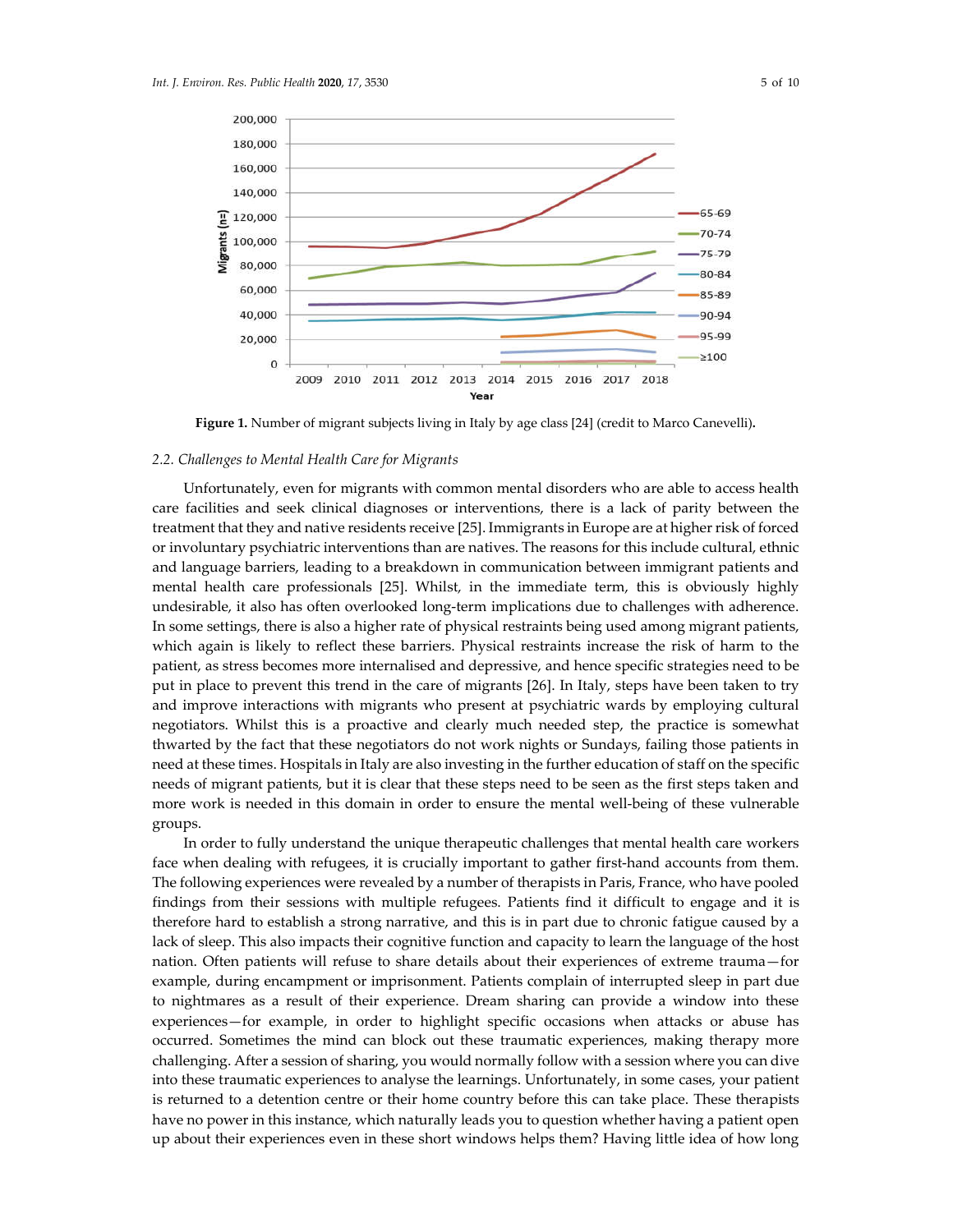you have with patients before they might be forced to leave adds another challenging dimension to the mental health care of migrants.

#### *2.3. Progress in Understanding Migrant Mental Health Care Challenges*

Fortunately, these challenges are increasingly being recognised and there is a huge amount of effort currently underway through a number of national and international projects to try and improve our understanding of the mental health of migrants and improve individual outcomes. These projects focus not only on mental health care for migrants but also understanding the root causes of mental health problems and training mental health care professionals to build capacity in the field. For example, Transver [27] is a Berlin-based project that provides training and education for mental health workers including volunteers. Transver has a database that lists all of their services on offer, as well as the available languages. Another German-based initiative is the Zip ethnopsychiatric ambulance service [28], a part of the general psychiatric outpatient ward for the non-Germanspeaking population—43% of which are refugees. Zip comprises a multi-professional team, including language and cultural interpreters, with staff from diverse cultural backgrounds. They offer single and group therapy sessions (e.g., young male Afghans, Arabic-speaking patients) with a psychodynamic approach.

A number of successful projects do not limit themselves to dealing solely with migrants. The Horizon 2020 project, forced displacement and refugee–host community solidarity (FOCUS), is designed to significantly increase our understanding of key dynamics in refugee–host community relations and to develop and test innovative solutions for psychosocial and labour market integration. Surveys are carried out on both host and migrant populations, listening to both sides and trying to bring them together. Similarly, "Vom Schönen Leben" is a reflective citizen approach in a neighbourhood of southern Berlin with a majority of elderly Germans and a large group of comparatively younger newcomers from Syria and Afghanistan. By bringing these communities together, it is hoped that it will reduce isolation and tackle misconceptions about the respective parties. There is a call for more "one mental health" approaches, which consider the mental health of refugees with the mental health of host communities. Mental health professionals are all linked and by developing strategies that do not focus on one specific community, which leads to suspicion and segregation, you consider mental health in the population as a whole in order to prevent discrimination. Among the key challenges for migrants and refugees in Europe is exclusion or selfexclusion—this is particularly true in children, where they consider themselves as different from their native peers. The children of migrants and refugees are often suffering mental health problems for the same reasons as their parents, including traumatic experiences. Therefore, Europe needs a solution for children who are at present mostly non-visible to the systems of medical, social and educational care. Mental health interventions and education within schools can benefit all children, not just migrants—as such, it needs to have more prominence in the political agenda and deserves to be recognised by policy makers.

#### **3. Access to Mental Health Services**

Access to health is a basic human right for all (United Nations Charter, 1951). As such, the final section of this report will focus on access to health care for migrants and refugees. It is important to fully understand the five dimensions of access in order to identify challenges to access (Table 1). Migrants are faced with a whole host of unique potential barriers in accessing care, including but not limited to language, culture-related differences in symptom presentation and insufficient knowledge about the structure of the health care system, as well common barriers to access including affordability, physical accessibility and quality. Despite the UN International Covenant on Economic, Social and Cultural Rights (ICESCR), guaranteeing "the right of everyone to the enjoyment of the highest attainable standard of physical and mental health," the terrible reality is that there is a growing trend of states limiting access to health care for migrants, despite their own commitments to provide "health for all." [4]. Migrants should be explicitly included in Universal Health Coverage (UHC) commitments to challenge the mainstream views of a health system defined by geopolitical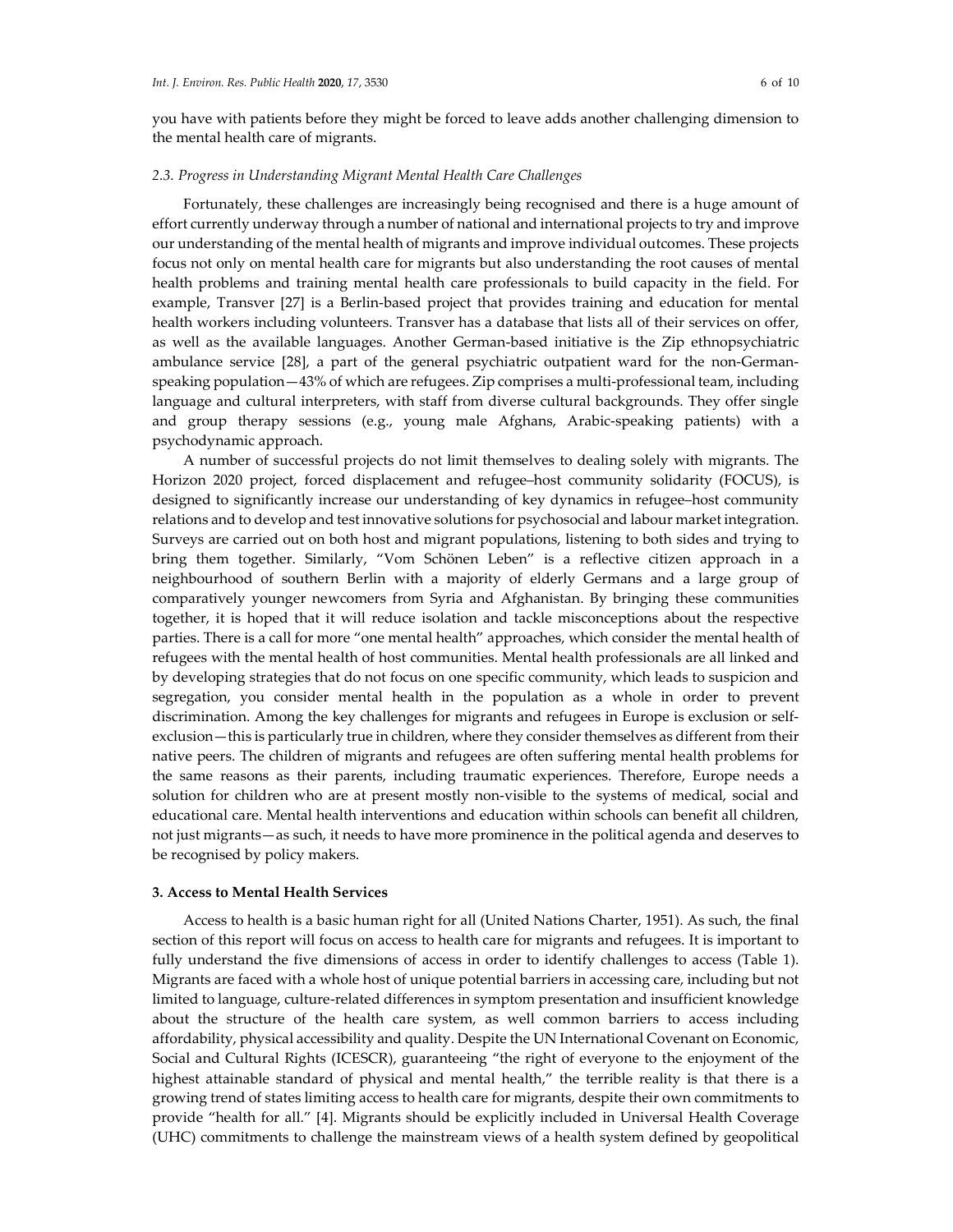boundaries, rather than people's needs regardless of their official status. Creating health systems that integrate migrant populations will benefit entire communities, with better health access for all and positive gains for local populations, as insurance gaps and access challenges are not just experienced by migrants. For returning citizens/residents, there can be lengthy delays in re-accessing care provisions, and for temporary residents, such as students, they might face private insurance caps, creating treatment gaps.

| Approachability          | Acceptability    | Availability              | Affordability        | Appropriateness           |
|--------------------------|------------------|---------------------------|----------------------|---------------------------|
| Poor access to           | Irregular        | In some countries, free   | Several EU countries | This is judged on how     |
| information on rights,   | migrants report  | care is limited to        | offer free emergency | well the services         |
| services available and   | limited cultural | certain facilities, often | care, and testing;   | provided match the        |
| costs of services. There | competence by    | far from where people     | others offer         | need of the population.   |
| is limited knowledge     | providers        | live. Difficult to get    | comprehensive        | Further, adequacy         |
| among irregular          |                  | appointments, hence it    | health coverage.     | relates to the quality of |
| migrants about the       |                  | is not only the           | However, some offer  | these services            |
| health system in general |                  | presence but also the     | no cover             |                           |
|                          |                  | capacity of a facility    |                      |                           |

**Table 1.** The five dimensions of access.

The five dimensions of access; adapted from [29].

Migrants are less prevalent in France compared to the rest of EU. However, the challenges they face are the same, as are the barriers to health access. According to the World Health Organisation (WHO), undocumented migrants have the right to health care access in France, but the reality is quite different—even as recently as 2007, France had absolutely no national policy relating to migrant health and access to care [30]. Psychiatric emergencies make up approximately 40% of hospital presentations among migrants, but there are very few specialised psychiatric emergency services available in France, which already makes access challenging. Now, there is an effort by the government to remove psychiatric cover from the state medical aid for undocumented migrants, further harming their chances of accessing appropriate care. It is not only France who are failing their migrant population needs in terms of access to health care, Italian immigration policies recently changed. Since October 2018, migrant shelters have only been reserved for refugees and unaccompanied children, while asylum seekers, even if granted temporary documents, are not hosted in government shelter systems. Reassurances have repeatedly been made that new policies do not include any measure impacting migrant health care, but being hosted in shelters previously ensured that asylum seekers had access to sanitary structures, cultural mediators, and medical visits including screening procedures. At present, there are no dedicated health care workers in place to care for those unofficial arrivals, and the short- and long-term impacts of this on migrant welfare are likely to be profound.

If access to health care is found wanting upon arrival and settling in host countries, it is no surprise that access to essential care is an even more acute challenge during the actual process of migration. Recent deaths in transit and detention centres highlight the susceptibility of immunocompromised (and malnourished) migrants. Patients with chronic disease that migrate overland (or water) have specific needs in transit and require care immediately upon resettling—one such vulnerable group are paediatric oncology patients [31]. Predictably, for undocumented migrants, it can prove extremely difficult to access the care they need even when they reach their destination, and hence their long-term prognosis is often poor.

Health access or lack thereof can even be a driving factor of migration. Venezuela is in the midst of a mass emigration, with 2.4 million people fleeing the country between 2014 and 2018 [32]. The chief driver of this is the poor economic climate due to the rapid reduction in oil production in the country. Regular migration started happening after 2016 due to a lack of food but then the Venezuelan government closed the borders, forcing illegal migration. This financial crisis put huge strain on the health sector, to the point where Venezuelan doctors earned less than a dollar a day the worst medical salary in the world. Professional medical associations estimate that at least 20,000 health professionals have left Venezuela in recent years. This reduction in professionals puts health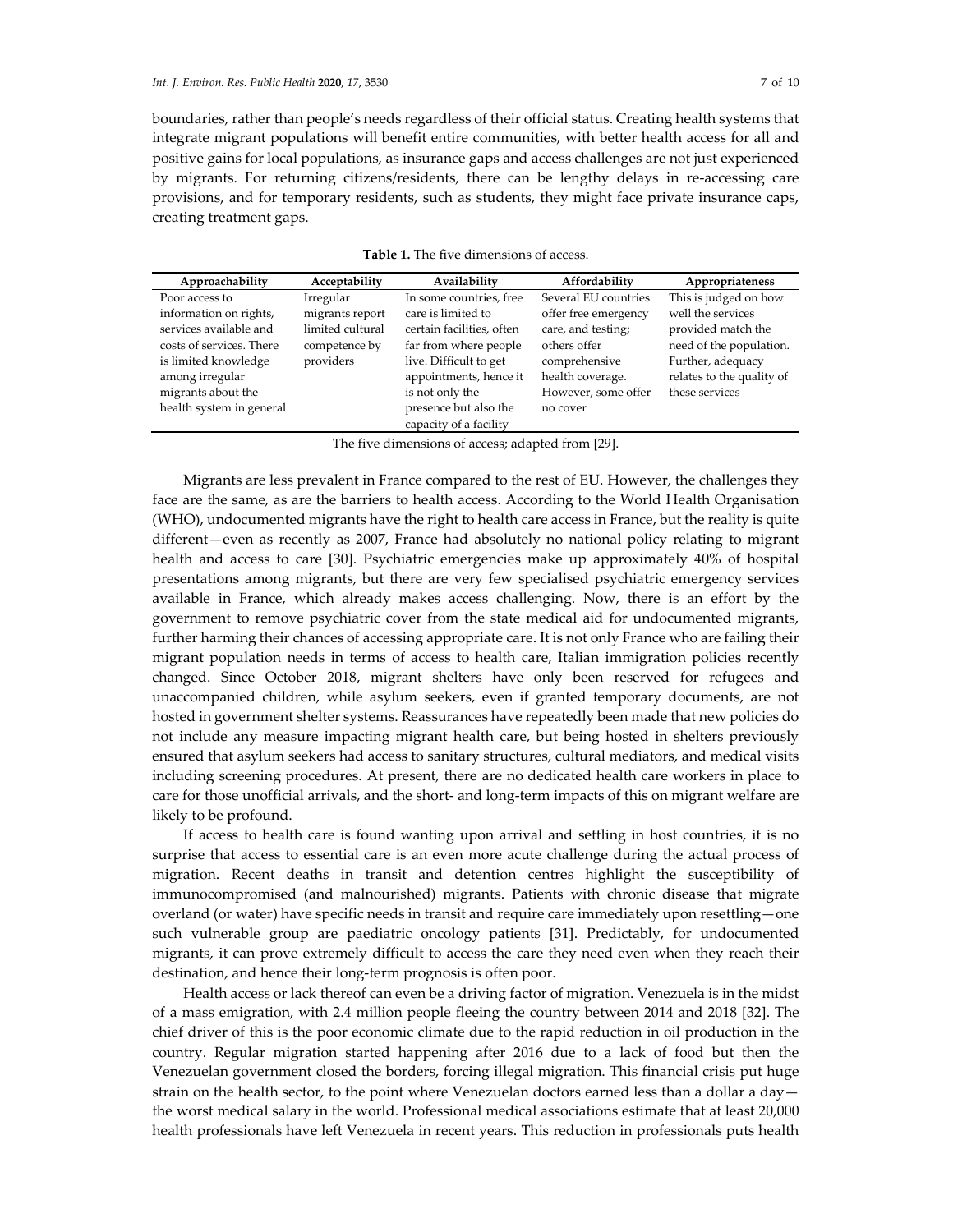services under pressure and increases the chance that the population as a whole will have limited access to adequate health care and, as in most circumstances, the most vulnerable are hardest hit [33]. This "brain drain", as it is often termed, of skilled health workers coupled with the collapse of the country's economy has led to a health crisis in Venezuela, characterised by a rise in infant mortality and vaccine-preventable diseases as well as the re-emergence of diseases resulting from unregulated migration [34]. People are migrating for treatment due to a lack of access to drugs in Venezuela and to access free treatment in surrounding countries such as Colombia and Peru, but now these health systems are becoming more cautious due to growing concerns about cost and have recently demanded registration or presentation of passport and visa before treating people.

## **4. Conclusions—The Future of Migrant Mental Health**

This report has hopefully demonstrated that there are clearly a great number of complex challenges to migrant and refugee health. In the face of a changing world and a growing climate crisis, the number of refugees will continue to increase worldwide, no doubt complicated by the scientifically proven effects of climate change on mental health [35,36]. In resource-poor settings, where there is no free care for refugees, currently support is only ever a response to a specific crisis, and therefore there is no long-term solution to ensure migrant health and well-being. This report recommends that a more holistic approach needs to be taken for the prevention of diseases and promotion of migrant health at the global level. Good mental health among refugees should be on the agenda of policy makers and practitioners right from the beginning until the end, because the physical, mental and social dimensions of health cannot be separated. The mental health of refugees is not only important for refugees themselves, but also important for the mental health of host societies, overall social health in the host countries, and the human and financial resources of those host countries. Public leaders and elected officials have a political, social, and legal responsibility to oppose xenophobia and racism that fuels prejudice and exclusion of migrant populations [4]. The positive impacts of migration in advanced economies need highlighting, including how they can enter the workforce to provide medical care, teach children, care for older people, and support understaffed services.

Mental health is not a single achievable objective since there is no quick fix. Therefore, it is essential that there is a continuum of mental health care provisions for all, but particularly for vulnerable groups like migrants and refuges. Given the clear value of cultural mediators in emergency mental health facilities, this group recommends their presence in all facilities and an increase in coverage in those where they already exist. In many settings, migrant and refugee health care considerations and provisions only really cover what is necessary in order to achieve basic human rights in these communities. We must strive to do better, being more ambitious and creative, in order to find innovative mechanisms to enrich the lives of vulnerable populations. Being reactive to urgent situations is not enough. We need to be proactive and inclusive, considering the health of populations and communities as a whole and working together to better them.

**Author Contributions:** Writing—original draft preparation, D.S.; writing—review and editing, D.S., A.F., L.S., and J.S. All authors have read and agreed to the published version of the manuscript.

#### **Funding:** This work received no external funding.

**Acknowledgments:** The authors are grateful to Sapienza University, Rome, for hosting the third expert meeting; the German Embassy, Rome, for its support of the event; the World Health Summit 2019 in Berlin and the M8 Alliance, for supporting this expert group. The authors thank the participants in the expert meeting for their contributions to the presentations and discussions, on which this report was drawn. Participants include Joachim Seybold, Eugenio Gaudio, Selma Karabey, Amirhossein Takian, Santino Severoni, Klemens Mömkes, Reinhard Schäfers, Carlo Della Rocca, Antonella Polimeni, Paolo Villari, Antoine Flahault, Marion Aichberger, Ulrike Kluge, Sima Saleh, Ozge Karadag Caman, Mayssa' El Husseini, Giuseppe La Torre, Corrado De Vito, Lorenzo Tarsitani, Iwona Mazur, Marco Canevelli, Alfred Spira, Aula Abbara, Paolo Villari, Shadi Saleh, Fabio Ferrucci, Aline Germani, Camille Renner, Miriam Orcutt, Christina Zarowsky, Domenico Barbato, Anna Paola Massetti, Pedro Gois, Clara Cruz Santos, Claudio R. Brando, Manuela Orjuela Grimm, Kerstin Schmidt, Costas Georgiades and Luciano Saso.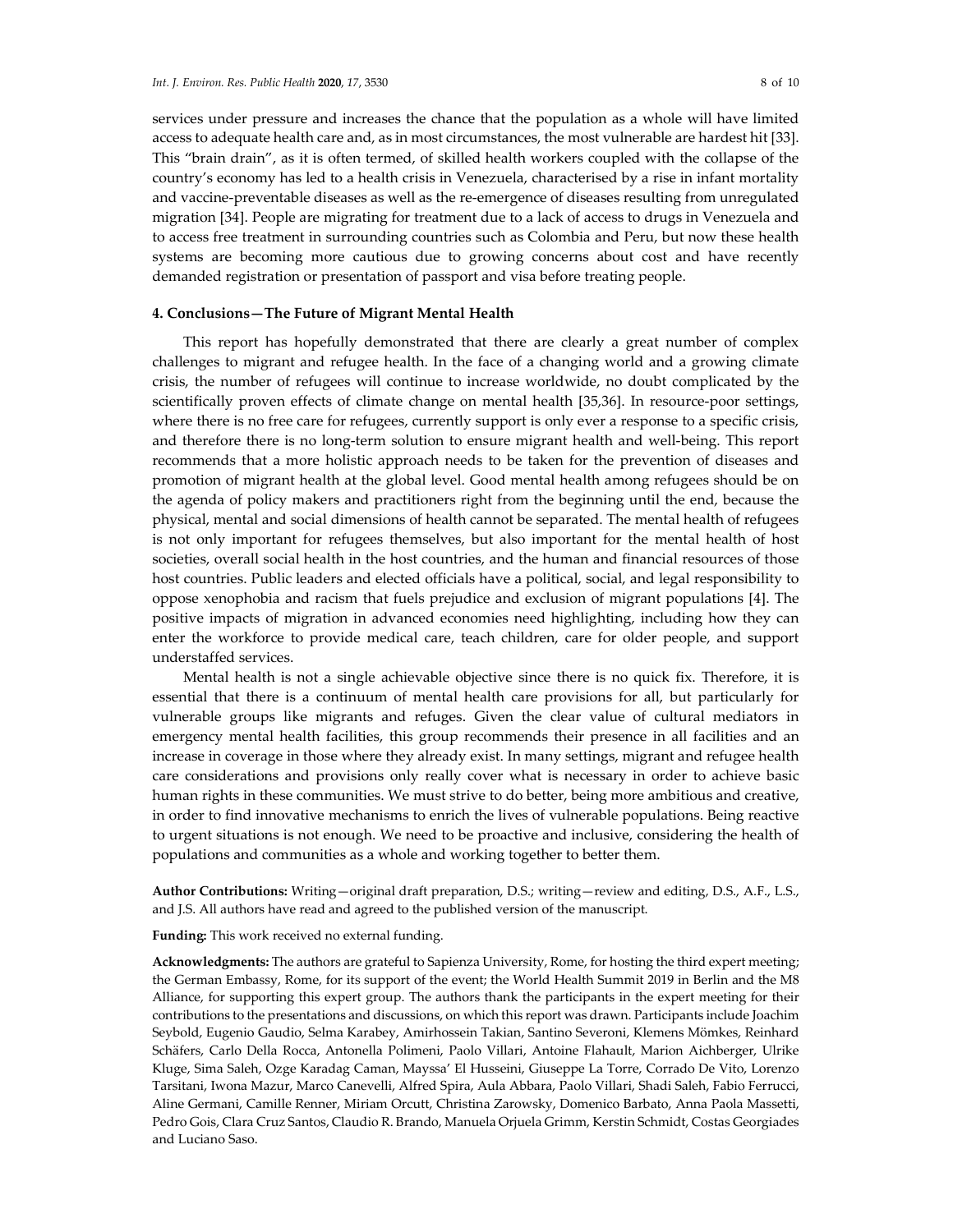**Conflicts of Interest:** The authors declare no conflict of interest.

## **References**

- 1. Matlin, S.A.; Depoux, A.; Schütte, S.; Flahault, A.; Saso, L. Migrants' and refugees' health: Towards an agenda of solutions. *Public Health Rev.* **2018**, *27*, 1–55.
- 2. Bempong, N.E.; Sheath, D.; Seybold, J.; Flahault, A.; Depoux, A.; Saso, L. Critical reflections, challenges and solutions for migrant and refugee health: 2nd M8 Alliance Expert Meeting. *Public Health Rev.* **2019**, *40*, 3, doi:10.1186/s40985-019-0113-3.
- 3. United Nations High Commissioner for Refugees (UNHCR). Global Trends: Forced Displacement in 2017. Available online: https://www.unhcr.org/statistics/unhcrstats/5b27be547/unhcr-global-trends-2017.html (accessed on 25 February 2020).
- 4. Abubakar, I.; Aldridge, R.W.; Devakumar, D.; Orcutt, M.; Burns, R.; Barreto, M.L.; Dhavan, P.; Fouad, F.M.; Groce, N.; Guo, Y.; et al. The UCL–Lancet Commission on Migration and Health: The health of a world on the move. *Lancet* **2018**, *392*, 2606–2654.
- 5. Aldridge, R.W.; Nellums, L.B.; Bartlett, S.; Barr, A.L.; Patel, P.; Burns, R.; Hargreaves, S.; Miranda, J.J.; Tollman, S.; Friedland, J.S.; et al. Global patterns of mortality in international migrants: A systematic review and meta-analysis. *Lancet* **2018**, *392*, 2553–2566.
- 6. Schim, S.M.; Doorenbos, A.; Benkert, R.; Miller, J. Culturally congruent care: Putting the puzzle together. *J. Transcult. Nurs.* 2007, 18, 103–110.
- 7. Schim, S.M.; Doorenbos, A.Z. A three-dimensional model of cultural congruence: Framework for intervention*. J. Soc. Work End Life* **2010**, *6*, 256–270.
- 8. Kelly, F.; Papadopoulos, I. Enhancing the cultural competence of healthcare professionals through an online course. *Divers. Health Care* **2009**, *6*, 77–84*.*
- 9. Bussema, E.; Nemec, P. Training to increase cultural competence. *Psychiatr. Rehabil. J.* **2006**, *30*, 71.
- 10. Weech-Maldonado, R.; Elliott, M.N.; Pradhan, R.; Schiller, C.; Dreachslin, J.; Hays, R.D. Moving towards culturally competent health systems: Organizational and market factors. *Soc. Sci. Med*. **2012**, *75*, 815–822.
- 11. Bhugra, D. Migration and mental health. *Acta Psychiatr. Scand.* **2004**, *109*, 243–258.
- 12. King, R. Towards a new map of European migration. *Int. J. Pop. Geog.* **2002**, *8*, 89–106.
- 13. Betancourt, T.S.; Khan, K.T. The mental health of children affected by armed conflict: Protective processes and pathways to resilience. *Int. Rev. Psychiatry* **2008**, *20*, 317–328.
- 14. Panter-Brick, C.; Eggerman, M.; Gonzalez, V.; Safdar, S. Violence, suffering, and mental health in Afghanistan: A school-based survey. *Lancet* **2009**, *374*, 807–816.
- 15. Hassan, G.; Ventevogel, P.; Jefee-Bahloul, H.; Barkil-Oteo, A.; Kirmayer, L.J. Mental health and psychosocial wellbeing of Syrians affected by armed conflict. *Epidemiol. Psychiatry Sci*. **2016**, *25*, 129–141.
- 16. Galper, D.I.; Trivedi, M.H.; Barlow, C.E.; Dunn, A.L.; Kampert, J.B. Inverse association between physical inactivity and mental health in men and women. *Med. Sci. Sports Exerc.* **2006**, *38*, 173–178.
- 17. Preibisch, K.; Hennebry, J. Temporary migration, chronic effects: The health of international migrant workers in Canada. *Can. Med. Assoc. J*. **2011**, *183*, 1033–1038.
- 18. Fazel, M.; Reed, R.V.; Panter-Brick, C.; Stein, A. Mental health of displaced and refugee children resettled in high-income countries: Risk and protective factors. *Lancet* **2012**, *379*, 266–282.
- 19. Chan, E.Y.; Mercer, S.W.; Yue, C.; Wong, S.; Griffiths, S.M. Mental health of migrant children: An overview of the literature*. Int. J. Ment. Health* **2009**, *38*, 44–52.
- 20. Horlings, A.; Hein, I. Psychiatric screening and interventions for minor refugees in Europe: An overview of approaches and tools. *Eur. J. Psychiatry* **2018**, *177*, 163–169, doi:10.1007/s00431-017-3027-4.
- 21. Kaya, E.; Karadag Caman, O.; Kilic, C.; Uner, S. Need for and barriers to accessing mental health care among refugees in Turkey: A mixed methods study. *Eur. J. Public Health* **2018**, *28* (Suppl. S4), cky213-453.
- 22. Health of Older Refugees and Migrants. (Technical Guidance on Refugee and Migrant Health). Available online: http://www.euro.who.int/\_\_data/assets/pdf\_file/0003/386562/elderly-eng.pdf?ua=1 (accessed on 25 February 2020).
- 23. Nielsen, T.R.; Vogel, A.; Riepe, M.W.; de Mendonça, A.; Rodriguez, G.; Nobili, F.; Gade, A.; Waldemar, G. Assessment of dementia in ethnic minority patients in Europe: A European Alzheimer's Disease Consortium survey*. Int. Psychogeriatr.* **2011**, *23*, 86–95.
- 24. Eurostat: Demography and Migration. Available online: https://ec.europa.eu/eurostat/web/populationdemography-migration-projections/data/database (accessed on 25 February 2020).